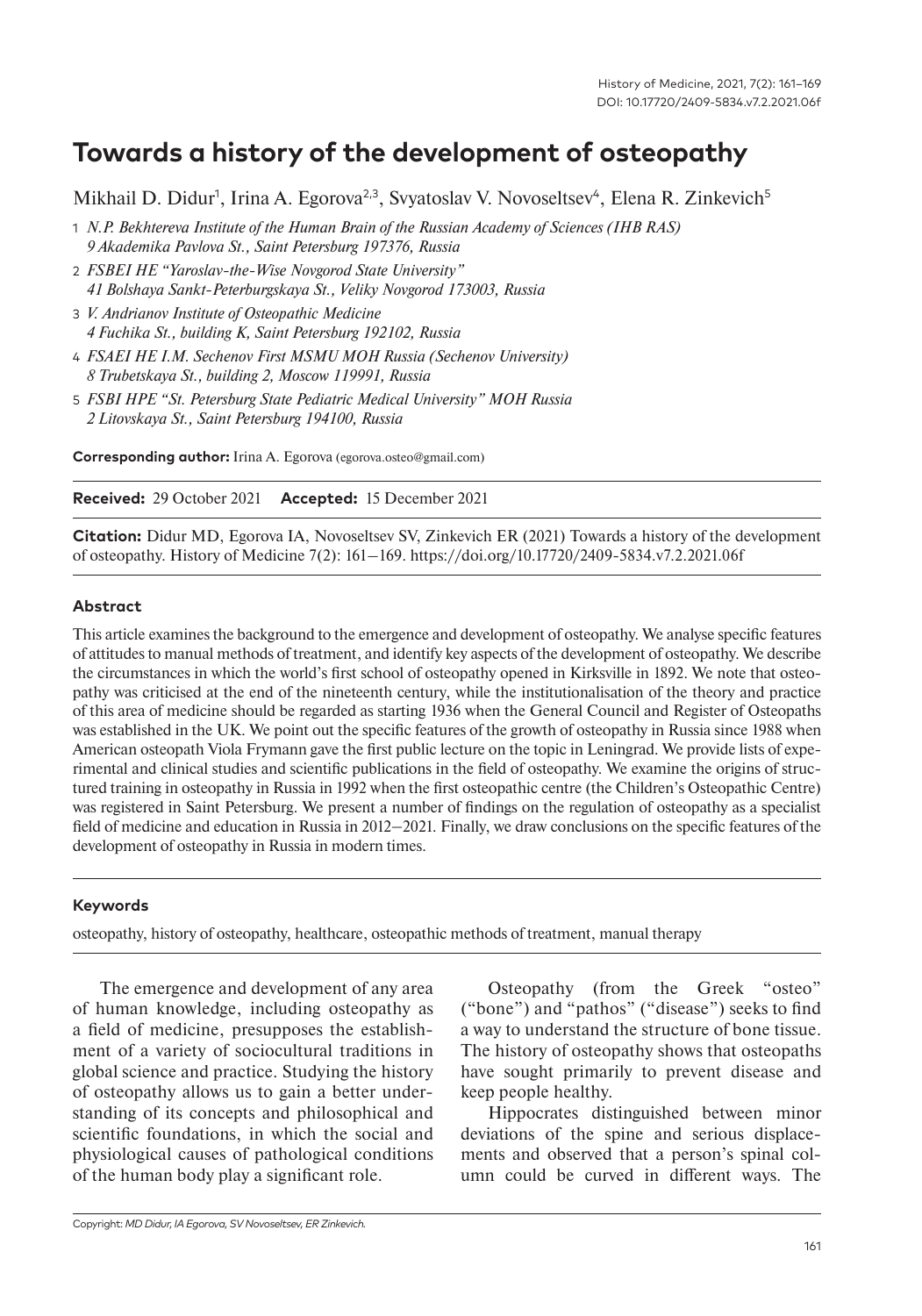fundamental principles of medicine established by him, such as that disease per se does not exist, and it is the patient who needs to be cured, and that it is always necessary to seek the cause, and even the cause of the cause, informed the philosophy and practice of osteopathy. For example, Hippocrates's treatise *On Joints* contains a description of what is now known as a "somatic dysfunction of the spine", and he set fractures and dislocations, and performed stretching (traction), on a table specially designed for treating spinal injuries (Hippocrates 1941).

During the Middle Ages, there was a significant loss of the values inherited from the Greeks and Romans, and manual treatment methods also fell out of favour, with only herders, healers, sorcerers and bonesetters continuing to use them. At this time, diseases were seen as independent "entities" existing of their own accord, classifiable in the same way as biological species. By the start of the nineteenth century, the idea of disease as a violation of the normal functioning of the human body had emerged. The empirical wisdom of ancient physicians  $-$  that nature healed, and physicians only assisted it began to be described in the strict physiological concepts of the time when treatment boiled down to looking for medication directly affecting pathogens. Manual therapy remained at the level of development it had been at in ancient times. This situation pertained roughly until the second half of the nineteenth century (Novoseltsev and Mokhov 2011).

In the USA, in the second half of the nineteenth century, Andrew Taylor Still (1828–1917), who had originally trained as an engineer before studying medicine, turned his attention to manual treatment of the spine and to developing new techniques for correcting it. He became the founding father of osteopathy.

His engineering background allowed Still to form his own views of the mechanics of the human body. He studied the manual techniques of antiquity, explaining how they could be used in terms of the science of his day (Novoseltsev and Mokhov 2011).

After a long and, by his assessment, unsuccessful career in medicine, Still arrived at the idea that not everything in a living body could be explained by physical and chemical processes alone: he moved away from the basic ideas of monocausality prevalent in medicine at the time. The desire to understand the profound connection between the body's physiological health and the development of disease allowed him to rethink the knowledge based on physiological and anatomical laws and to start looking for new approaches in medical practice (Still 1897).

Still dreamed of creating a system of treatment based on the inherent laws of nature. His philosophical framework was influenced by the works of the English scientists Charles Darwin and Herbert Spencer, whose ideas on the laws of cause and effect, motion and life, structure and function he reinterpreted: these laws were fundamental to Still's osteopathic doctrine. Still's celebrated statement that the primary manifestation of life was motion was influenced by Spencer's ideas (Still 1899).

In his autobiography, Still states more than once that osteopathy should be regarded as being born on 22 June 1874, when, at 10 a.m., he was, as he put it, "shot – not in the heart, but in the dome of reason", overcoming a profound internal conflict and combining two competing principles – the spiritual and the materialistic – with the practical work of a physician (Still 1897).

In 1875, Still opened an office in Kirksville, Missouri and began calling himself a "magnetic healer". In the 1880s, he travelled extensively, gained practical experience, held treatment sessions, spoke at conferences, and continued to study physiology and neurophysiology. From 1883 to 1890, he advertised himself as the "Lightning Bone Setter".

In 1885, on the advice of Dr. William Smith, his assistant, Still began calling his treatment technique "osteopathy". In 1892, with support from his students, he opened the world's first school of osteopathy in Kirksville. After ten years, the school had become very popular.

At the end of the 1890s, his students were already creating osteopathic treatment methods and techniques themselves. One founded "Boneopathy", another "Neuro Osteopathis", and a third "Chiropractic". As quite often happens, the students believed that it was they who were the founding fathers of these areas (Novoseltsev and Mokhov 2011).

The founder of osteopathy, Andrew Taylor Still, passed away on 12 December 1917, leaving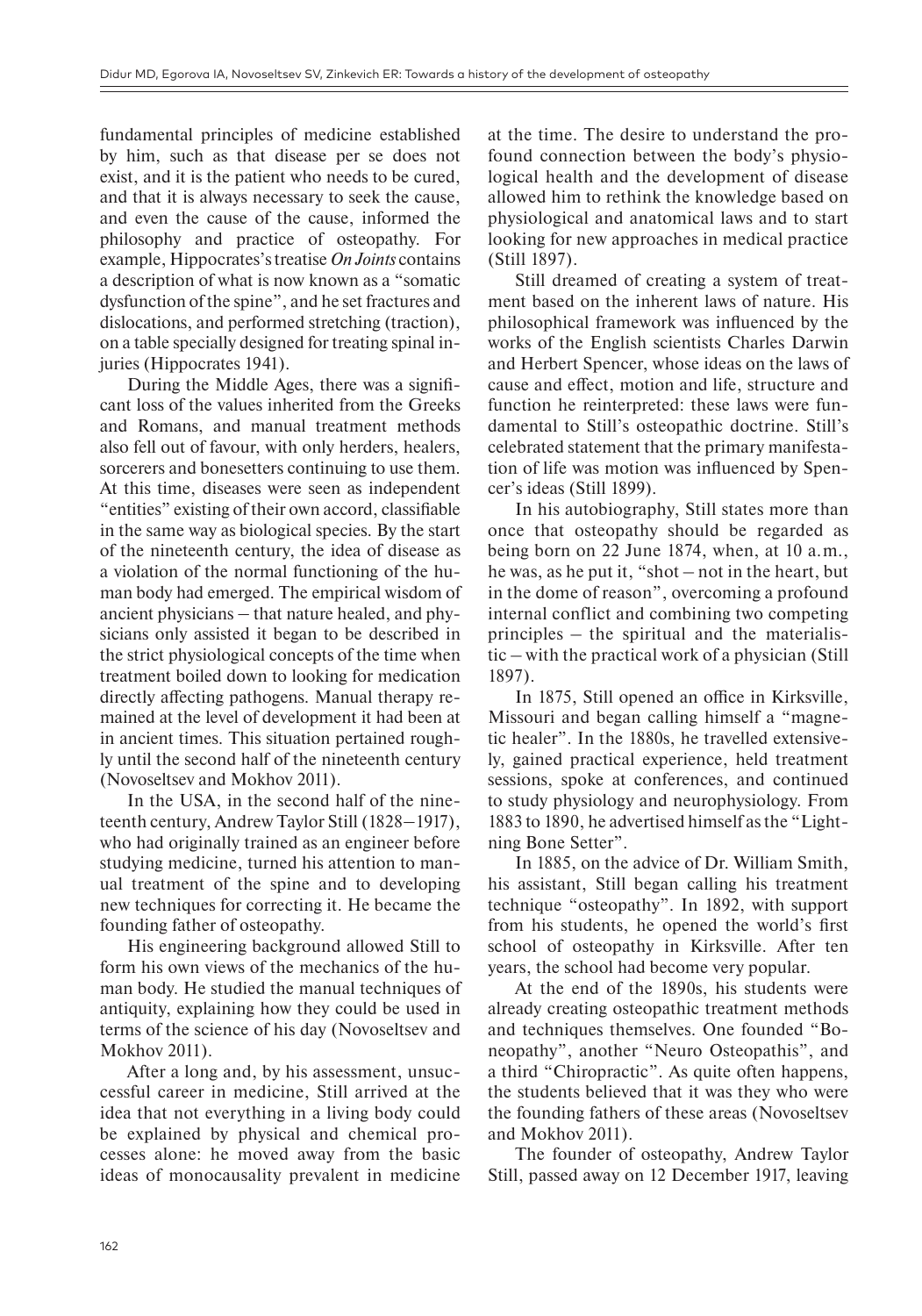a legacy of several books in which he set out the philosophy and methodology of osteopathy, including his *Autobiography* (1897), *Philosophy of Osteopathy* (1899), *The Philosophy and Mechanical Principles of Osteopathy* (1892, published in 1902 but then withdrawn from sale), *Osteopathy Research and Practice* (1910) (Still 1897, 1899, 1902, 1910).

In the year Still died, his student John Martin Littlejohn founded the British School of Osteopathy in London. This was the first school of osteopathy in Europe. Its establishment was a highly complex and lengthy process, so it did not produce its first osteopaths until 1924. Littlejohn wrote more than twenty books on osteopathy, which constitute a rich resource (*Lecture notes on physiology* (1898), *Lectures on Psycho-Physiology* (1889), *The Science of Osteopathy* (1901), *A Treatise on Osteopathy* (1903), *Theory and Practice of Osteopathy* (1907), etc.) (Novoseltsev and Mokhov 2011).

When considering the history of the development of osteopathy, we have to mention Abraham Flexner, a prominent American specialist in educational theory. He was tasked with analysing the state of training for American physicians in the early twentieth century (Gerasimov 2012). In his report, Flexner dealt a serious blow to osteopathy, banning doctors of osteopathy from being recognised as physicians in the USA, because of their low level of professional training.

In the following years, the development of osteopathy continued to be affected by sociocultural, socioeconomic, political and regional factors. An important milestone was the establishment of the General Council and Register of Osteopaths in 1936, a sign of the nascent institutionalisation of the theory and practice of osteopathy.

Medical knowledge was significantly enriched by the founder of cranial osteopathy, William Garner Sutherland (1873–1954), an eminent scientist and one of Still's students. Over twenty years, starting from 1907, he studied the human skull, prepared many and sought confirmation of his theory of cranial mobility, performing experiments on his own skull using various devices of his own inventions. In 1932, at a conference in Detroit, he presented his ideas but, unfortunately, found no support from his colleagues (Novoseltsev 2021).

Nevertheless, Sutherland's works established the cranial concept, the fundamental principles of which he set out in his book *The Cranial Bowl* in 1939. Here, he summed up his many years of observations.

Later, Sutherland embellished his theory with the concept of reciprocal tension membranes, and his next step was to create techniques for balancing them. He introduced the concept of the "neutral point" into professional osteopathy (Novoseltsev 2021).

In 1943, the first cranial study group was founded in Moorestown, New Jersey. Its members included Howard and Rebecca Lippincott, Anne L. Wales, Chester Handy and others, who developed the principles of cranial teaching. At the same time, the Academy of Applied Osteopathy established a commission for the study and development of the cranial concept, and the first textbook on the cranial technique was published (Novoseltsev 2021).

Sutherland set out his medical views relating to osteopathy in *The Cranial Bowl*, his only book. Here, the researcher, scientist and doctor presents articles and notes from speeches and lectures in which the cranial concept is interpreted. In 1971, Sutherland's supporters and followers Anne L. Wales and Adah Strand Sutherland published a book called *Contributions to Thought*, which brought together all his works in strict chronological order. This made it possible to trace the development of the ideas of the originator of the cranial concept (Sutherland 1990). In 1990, *Teachings in the Science of Osteopathy*, a textbook describing Sutherland's methods of teaching the cranial concept, was published (Sutherland 1998).

Adherents of Sutherland's cranial concept included Harold Magoun, Howard and Rebecca Lippincott, Rollin Becker, Viola Frymann, Thomas Schooley, etc. Meanwhile, France became the second European country to show serious interest in osteopathy. In 1952, the Société Française d'Ostéopathie was founded by Dr. Robert Lavezzari, one of Still's students, who maintained close ties with his American colleagues (Novoseltsev and Mokhov 2011).

In 1950, Paul Geny opened the École Française d'Ostéopathie, which fifteen years later he was forced to move to London under pressure from allopathic doctors. Later, Geny moved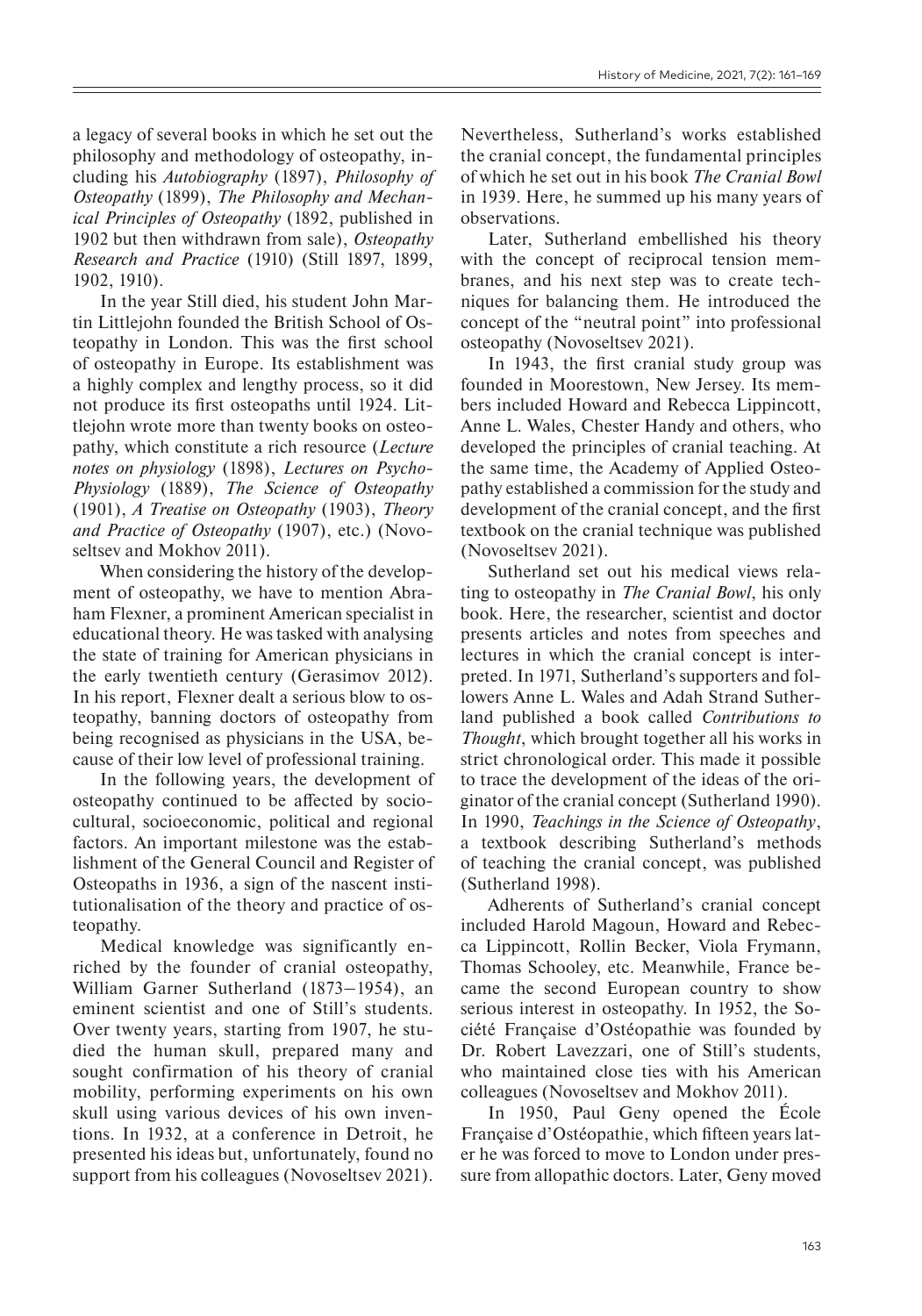the school to Maidstone, where it was renamed the European School of Osteopathy, and was headed by Thomas Dummer and Ange Castejon (Novoseltsev and Mokhov 2011).

In 1993, osteopathy was officially recognised in the UK. In 2002, a bill regulating the activities of osteopaths in France was passed, and five years later osteopathy gained official recognition there (Novoseltsev 2021).

Summing up the complex and contradictory history of the development of osteopathy, it may be said that in the nineteenth and twentieth centuries it as a science has built up unique experience in terms of philosophy, methodology and practical procedures. Perhaps this rich heritage has not been fully recognised and studied, but it is clear that the traditions of osteopathy and its heritage are preserved in the professional activity of specialist holders of osteopathic knowledge.

Around the turn of the twenty-first century, the number of schools of osteopathy increased rapidly all over Europe, as well as in America. Russia was no exception.

The Soviet Union learned about osteopathy in 1988, thanks to public lectures in Leningrad by the eminent American osteopath Viola Frymann. These lectures received great interest from medical specialists, and in 1990 a group of 15 Soviet physicians and medical education administrators visited the US to attend a workshop led by her and to learn more about the field. The workshop was initiated and overseen by Professor Vladimir Andrianov, Director of the H. Turner National Medical Research Centre for Children's Orthopaedics and Trauma Surgery. After the workshop, he invited Frymann to hold a workshop on osteopathy for Russian physicians in Saint Petersburg in 1991 (Egorova, Chervotok, Buchnov 2019; *Osteopatiya…* 2016).

In December 1992, with Frymann's support, Russian neurologist Tamara Kravchenko registered Russia's first osteopathic centre (the Children's Osteopathic Centre) in Saint Petersburg. Its opening marked the start of structured education in osteopathy in the country. In November 1993, thanks to Frymann's efforts, a memorandum on the establishment of the Russian School of Osteopathic Medicine (RSOM) was signed at France's École Superieure d'Osteo-

pathie.1 Three months later, on 31 January 1994, the RSOM was registered (also in Saint Petersburg), and from April training for osteopaths in Russia began. Osteopathic doctors Roger Caporossi, Francis Peyralade, Didier Le Hougre and Henri Etienne, from France's École Superieure d'Osteopathie, taught Russian specialists Ekaterina Ivannikova, Tamara Kravchenko, Anna Rybnikova, Nadezhda Kharitonova, Natalia Khodorkovskaya, Andrei Chervotok, Konstantin Sharapov, and Viktor Shalaev. On the initiative of professors Vladimir Andrianov and Natalia Bespala, teachers from the European School of Osteopathy (Maidstone, UK) began teaching Russian physicians at the Academy of Child Development in 1996 under Renzo Molinari (the first cohort of students graduated in 2000) (Egorova, Chervotok, Buchnov 2019).

The first cohort of students awarded the Diplôme d'Ostéopathie Européen from France's École Superieure d'Osteopathie graduated in 1997, and the second in 1999. (*Osteopatiya*… 2016). Two of the eight graduates in the second cohort, Dmitry Mokhov and Irina Egorova, became teachers at the Institute of Osteopathic Medicine (IOM), established by them in 2000 along with Chervotok and Sharapov, from the first cohort, at the Saint Petersburg Medical Academy of Postgraduate Education (SPMAPE) (Egorova, Chervotok, Buchnov 2019).

Osteopathy developed rapidly a sphere of postgraduate education in Russia. For example, the Russian Osteopathic Association was registered in Saint Petersburg on 19 December 1997; Tamara Kravchenko became its president. The Russian Register of Doctors of Osteopathy (RRDO) was created, with Konstantin Sharapov its president and Irina Egorova its general secretary (Egorova, Chervotok, Buchnov 2019).

In 2000, the first graduates from the RSOM were qualified. Its best students, Irina Ksenofontova and Lyudmila Krestina, became teachers at the IOM SPMAPE, while Svyatoslav Novoseltsev went on to establish the Northwestern Academy of Osteopathy and Medical Psychology.

The first textbook on craniosacral therapy (osteopathy) officially approved by the Russian Ministry of Health appeared in 2001 (Skoromets

This agreement was signed by Kravchenko, Frymann, Caporossi, and Peyralade.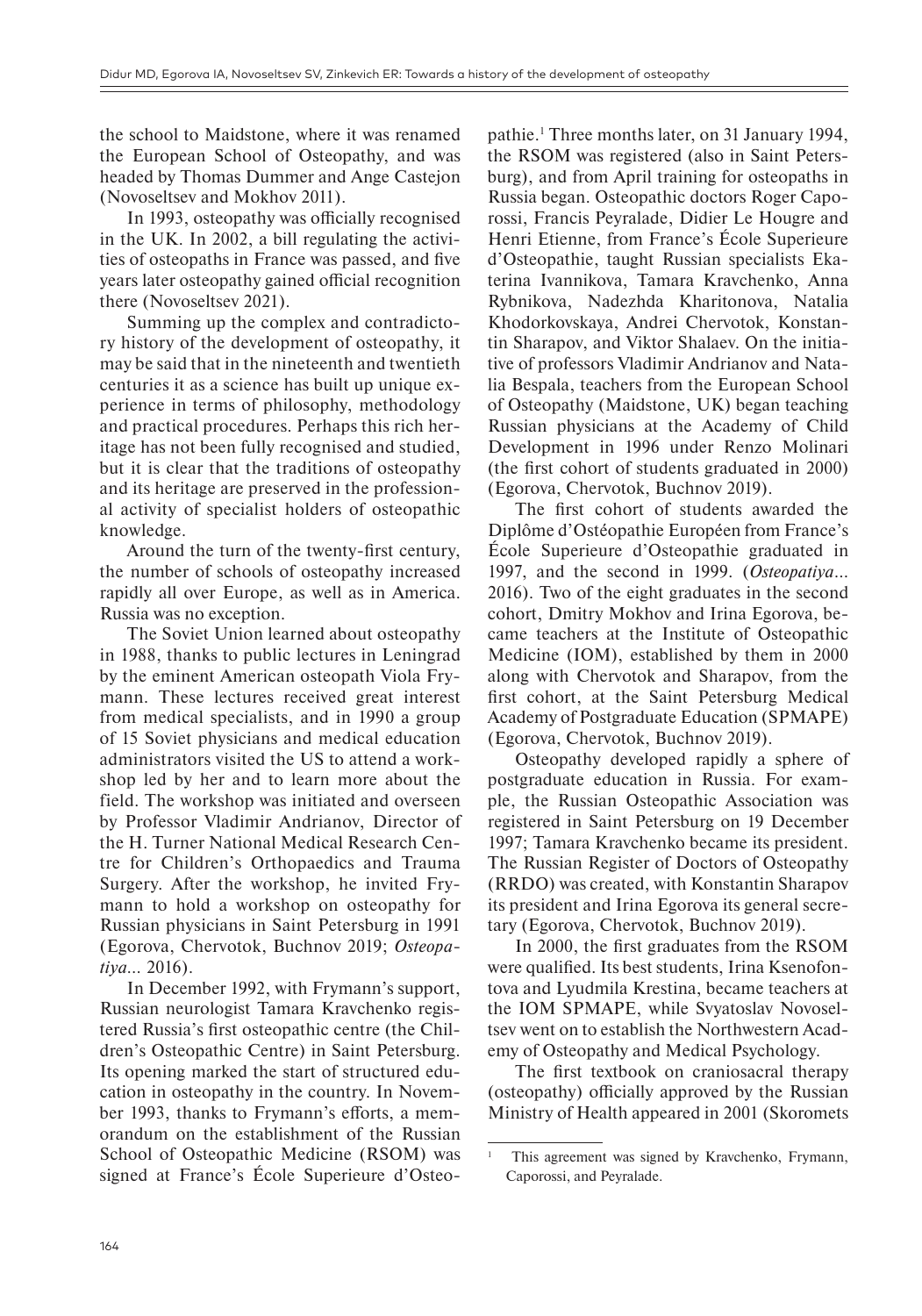et al. 2001). From 2000 to 2009, the quality of advanced professional education in osteopathy, and its compliance with government requirements, were assessed through a national accreditation procedure. For example, the RSOM underwent accreditation by the Russian Ministry of Education and received authorisation to issue national certificates for the professional retraining course "Manual therapy (osteopathy)" and professional development courses. In order for the Russian educational courses to meet international standards for training osteopaths, professional retraining at the school took at least three years.

From 2000, the teaching of osteopathy at state institutes of medical education was organised at the Saint Petersburg Medical Academy of Postgraduate Education,2 with the support of its rector, Professor Nikolai Belyakov, Member of the Russian Academy of Sciences (RAS) (Egorova, Chervotok, Buchnov 2019). Osteopathy was approved as a method of treatment by the Russian Ministry of Health in 2003.<sup>3</sup>

From 2004, Saint Petersburg's network of public and private institutions providing training for future osteopaths expanded rapidly. For example, in 2004, Tamara Kravchenko, with support from Nikolai Petrishchev, Dean of the Faculty of Medicine, and Mikhail Didur, Chair of Physical Treatment Methods and Sports Medicine, launched an elective course for future physicians, called "Osteopathy in treatment practice", at the Academician I.P. Pavlov St. Petersburg State Medical University. That same year, Larisa Lasovetskaya established the Russian Academy of Osteopathic Medicine (RAOmed), where training by teachers from the European School of Osteopathy continued. In 2006, an Institute of Osteopathy was established at Saint Petersburg State University's Faculty of Medicine, with Dmitry Mokhov as its director.

In 2008, the IOM broke away from the SPMAPE and became an independent entity (in 2016, it took the name of Professor Vladimir Andrianov following his death) (Egorova, Chervotok, Buchnov 2019). In 2010, following a decision by the rectorate of Yaroslav-the-Wise Novgorod State University, then headed by Professor Viktor Veber, Member of the RAS, Doctor of Medical Sciences, Russia's first department of restorative medicine and osteopathy was established at the IOM (Egorova, Chervotok, Buchnov 2019). In 2014, the Northwestern Academy of Osteopathy and Medical Psychology was founded. Two years later, in 2016, the Medical Academy of Osteopathic Education opened under the auspices of the RSOM, significantly expanding educational activities in the field in light of the growing demand across the country (in Krasnodar, Moscow, Nizhny Novgorod, Novosibirsk, and Saint Petersburg) for osteopathic services.

The subsequent history of osteopathy in Russia is closely linked to the research activities of the country's leading scientific organisations.

The Sechenov Institute of Evolutionary Physiology and Biochemistry of the Russian Academy of Sciences (with its laboratory of comparative physiology of cerebral circulation under Professor Yury Moskalenko, Doctor of Biological Sciences, laboratory of comparative physiology of sensory systems under Professor Inna Vartanyan, Candidate of Medical Sciences, Doctor of Biological Sciences, and laboratory of child neurophysiology under Professor Aleksandr Shepovalnikov, Doctor of Medical Sciences) became the RSOM's research centre.

Its main research work focused on the primary respiratory mechanism, and was carried out together with Professor Moskalenko and staff from his laboratory under the auspices of the RSOM and the European Osteopathic Centre. The first scientific publications appeared in leading academic journals (Moskalenko et al. 1996, 1999). Research into cranial osteopathy was carried out together with Viola Frymann, and resulted in a monograph (Moskalenko et al. 2002).

Experimental and clinical research into cerebral circulation and cerebrospinal fluid circulation, carried out by laboratory staff under Professor Moskalenko, contributed to the emergence of fundamentally new ideas of cranial os-

Now the North-Western State Medical University named after I.I. Mechnikov.

<sup>3</sup> Skoromets A.A., Egorova I.A., Karpeev A.A., Kravchenko T.I., Mokhov D.E. Osteopathy. Recommended Practices No. 2003/74 (approved by the Ministry of Health of the Russian Federation on 27/10/2003). Moscow, Federal scientific clinical and experimental centre of traditional methods of diagnostics and treatment of the Ministry of Health of the Russian Federation, 2003. 26 p. (In Russ.)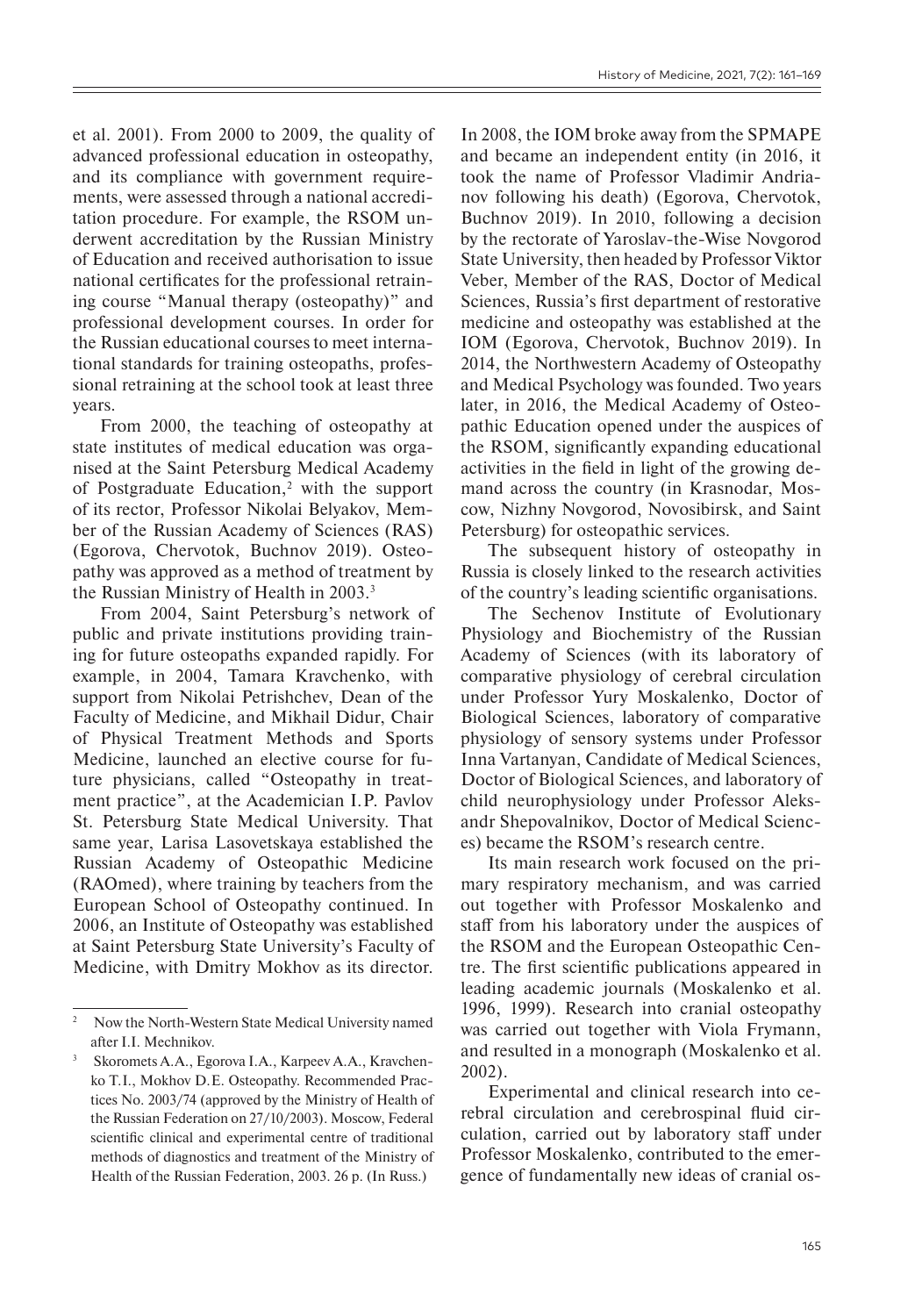teopathy, set out in articles in *The AAO Journal* (Moskalenko, Kravchenko, Vartanyan 2016).

In the twenty-first century, there has been considerable publication activity from scientists and practitioners: "Cranial Osteopathy", a practical guide for physicians, was published in 2004 (Moskalenko and Kravchenko 2017); the RSOM issued "The Development of the Fundamental Principles of Osteopathic Medicine in Russia", an annotated compendium of selected publications from 1996 to 2995, in 2005; a guide to cranial osteopathy for physicians was published in 2006 (Egorova 2006); the monograph "Osteopathy in obstetrics and paediatrics" was produced in 2008 (Egorova and Kuznetsova 2008); volume 1 of the textbook "Osteopathy", on cranial osteopathy, came out in 2014 (Kravchenko et al. 2014); the first official textbook on the major "Osteopathy", authored by Svyatoslav Novoseltsev, was published in 2016 (Novoseltsev 2016); a new threevolume osteopathy textbook, co-authored with physiologist Professor Nikolai Erofeev, Doctor of Medical Sciences, now used as core reading for resident osteopaths at Sechenov University, came out in 2021 (Novoseltsev and Erofeev 2021); also that year, Irina Egorova completed work on "Osteopathy in obstetrics and paediatrics with semiotics", a textbook for higher education institutes (Egorova 2021).

Since 1998, Saint Petersburg has hosted every year of the international symposia "Fundamental Principles of Osteopathy" and "Osteopathy and the White Nights", at which osteopathic research findings have been discussed.

Candidate dissertations have been successfully defended since 2000, and doctoral dissertations since 2008, on the mechanisms of osteopathy and the application of its methods in many related fields of clinical medicine (pathological physiology, neurology, orthopaedics and traumatology, dentistry, etc.) (Egorova, Chervotok, Buchnov 2019).

The professional community of osteopaths is growing rapidly. In February 2006, a new professional organisation, the United National Register of Osteopaths of Russia (UNRO) was officially registered. This was established on the initiative of IOM SPMAPE leaders Irina Egorova, Andrei Chervotok and Vladimir Andrianov, and RAOmed leaders Larisa Lasovetskaya and Elena Lantratova, with Professor Anatoly

Neborsky playing an active role. The UNRO was established to bring together all practising osteopaths, educational institutions training osteopaths, and clinics practising osteopathic treatment, in order to ensure high professional standards (Egorova, Chervotok, Buchnov 2019). It has been a co-organiser of five international "Osteopathy and the White Nights" conferences.

On 17 May 2006, the Osteopathy Schools Council (OSC) was established on the initiative of three schools (the RSOM, IOM and RAOmed) under the auspices of the Russian Osteopathic Association (registered in 1997) and the UNRO, with Tamara Kravchenko elected its chair and Irina Egorova its academic secretary Its members included leading osteopaths Vladimir Andrianov, Andrei Chervotok, Larisa Lasovetskaya, and Elena Lantratova. The main strategic purpose for establishing the OSC was the need the control the quality of osteopathy training, and to develop common professional requirements for osteopaths and their professional activities. Later, Svyatoslav Novoseltsev, Rector of the Northwestern Academy of Osteopathy and Medical Psychology, joined the OSC.

In its fifteen years of existence, the OSC has held various meetings of teachers from institutes of advanced professional education (the RSOM, IOM and RAOmed) to establish common terminology and diagnostic tests for use in degreelevel education in osteopathy (Egorova, Chervotok, Buchnov 2019).

On 13 June 2014, the RRDO was renamed the Russian Osteopathic Association. Since 2005, its president has been Dmitry Mokhov.

In 2015, the Association of Osteopaths, a professional medical association of specialists in osteopathy and manual medicine, was founded, and Svyatoslav Novoseltsev became its president.

In 2018, the Russian Osteopathic Association was renamed the Medical Association of Professional Osteopaths, and Tamara Kravchenko was elected its president.

On 30 October 2018, another association, the National Union of Leading Russian Osteopathic Organisations "Federation of Osteopaths" was established. Professor Mikhail Didur was elected chairman of its management board.

According to publicly available sources, more than 2,500 osteopathy specialists are members of professional organisations.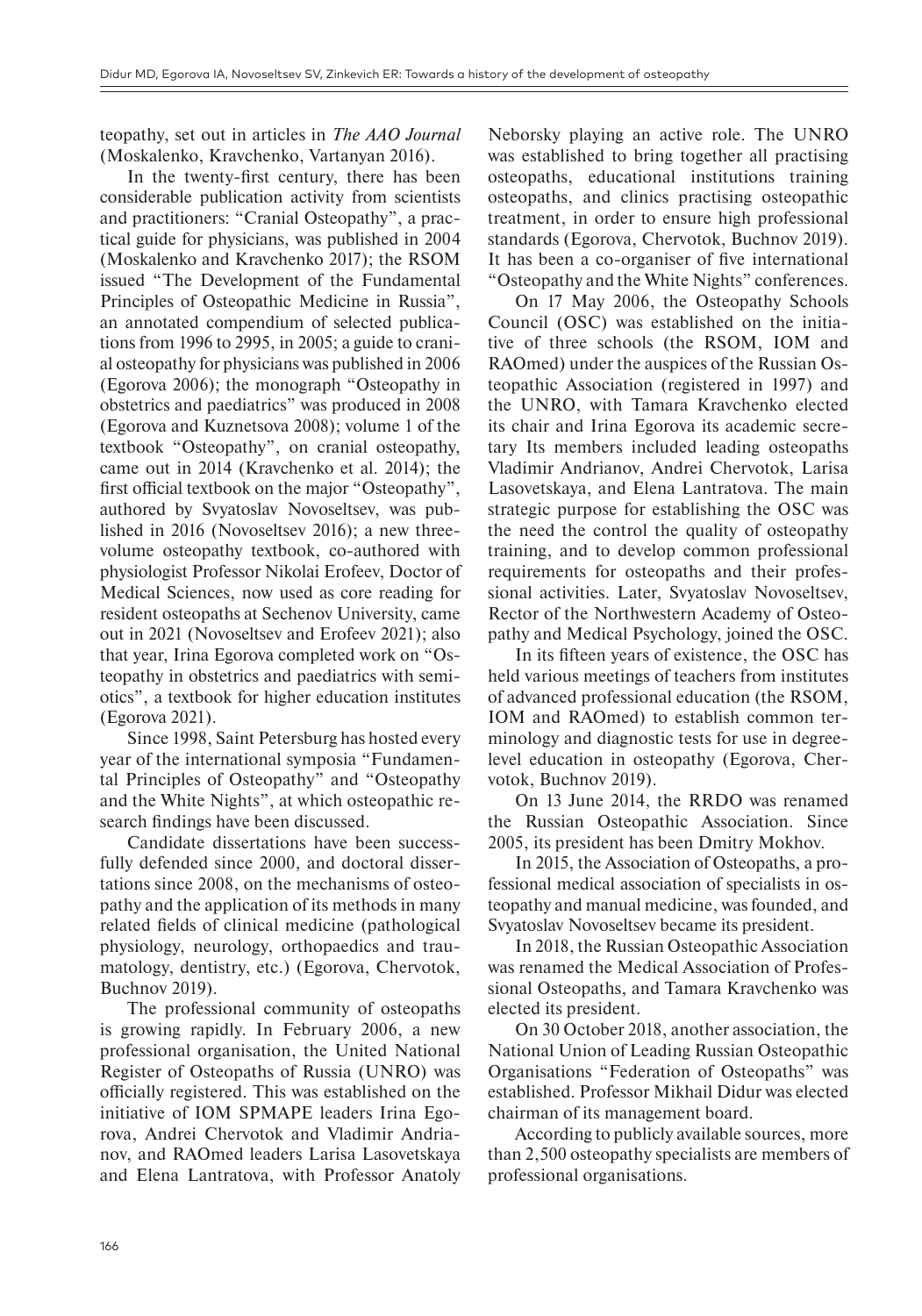From 2012 to 2021, osteopathy has started to be regulated as a specialist field of medicine and education in Russia. For example, the position of "doctor of osteopathy" was introduced in healthcare institutions in 2012.4 In 2013, major 31.08.52, "Osteopathy", was included in the list of majors in which highly qualified personnel were trained on residency training programmes,<sup>5</sup> and in 2014 the Federal State Educational Standard for residency training in the major "Osteopathy" was adopted.6 In 2014, chief external experts in the major "Osteopathy" were appointed in Russia's federal districts.7 In 2015, osteopathy was included in the classification of higher medical education majors, and the qualification profile for specialists<sup>8</sup> and model advanced professional medical education courses for the major "Osteopathy" were adopted.9 The Federal Methodological Centre for Osteopathy was established in  $2016$ , <sup>10</sup> while in 2017, osteopathy was included in the list of higher education majors as a specialist course.<sup>11</sup> In 2018, osteopathy began to be licensed as a type of medical activity<sup>12</sup> and the "Procedure for providing medical assistance to the public in the area of expertise 'Osteopathy'" was adopted.13 In 2020, the Federal State Educational Standard for higher education for a specialist in major 31.05.04, "Osteopathy", was adopted.<sup>14</sup> From all this, we can identify specific features of the recent history of the development of osteopathy in Russia, which has been marked by the establishment of a system of legislation and standards regulating the profession, intensive research activity, a well-developed and stable framework of cooperation with public and private educational and scientific establishments, active work by experts in government legislative and executive bodies, extensive integration with foreign osteopathic schools, centres and leading specialists, and the existence of a well-developed network of professional associations.

Thus, to sum up briefly, it should be noted that osteopathy has existed in Russia for a quarter of a century, and, we believe, it is time to discuss the distinctive features of its emergence and development, bearing in mind the specific features of the Russian mentality, ideas and concepts that have developed in the field of medicine, while not forgetting that osteopathy is a part of global, not just Russian, medicine.

Russia, of 28/09/2018, "On confirmation of a model advanced professional course for the major 'Osteopathy'".

<sup>4</sup> Order No. 1183n of the Ministry of Health of Russia, of 20/12/2012 (revised as of 04/09/2020), "On confirmation of the Classification of positions of medical workers and pharmaceutical workers".

<sup>5</sup> Order No. 1061 of the Ministry of Education and Science of Russia, of 12/09/2013 (revised as of 15/04/2021), "On confirmation of the lists of higher education majors and areas of training".

<sup>6</sup> Order No. 1095 of the Ministry of Education and Science of Russia, of 25/08/2014, "On confirmation of the federal state educational standard for higher education for major 31.08.52, 'Osteopathy' (the level of training of highly qualified personnel)". It should be noted that the Federal State Educational Standard for the residency training programme in major 31.08.52, "Osteopathy", is identical to that for programme 31.08.40, "Manual therapy".

Order No. 959 of the Ministry of Health of Russia, of 30/12/2014 (revised as of 07/09/2020), "On the list of chief external experts of the Ministry of Health of the Russian Federation in federal districts of the Russian Federation".

Order No. 700n of the Ministry of Health of Russia, of 07/10/2015 (revised as of 09/12/2019), "On the classification of majors for specialists with a higher education qualification in medicine or pharmaceuticals". Order No. 707n of the Ministry of Health of Russia, of 08/10/2015 (revised as of 04/09/2020), "On confirmation of the Qualification requirements for medical and pharmaceutical workers with a higher education qualification for the training area 'Healthcare and medical science'".

Order No. 481n of the Ministry of Health of Russia, of 24/07/2015, "On confirmation of the model advanced professional medical education courses for the major 'Osteopathy'." Order No. 655n of the Ministry of Health of

<sup>&</sup>lt;sup>10</sup> Order No. 157 of the Ministry of Health of Russia, of 11/03/2016, "On the Federal Methodological Centre for Osteopathy".

<sup>&</sup>lt;sup>11</sup> Order No. 320 of the Ministry of Education and Science of Russia, of 10/04/2017, "On amendments to the lists of higher education majors and training areas".

<sup>&</sup>lt;sup>12</sup> Resolution No. 1327 of the Government of the Russian Federation, of 08/12/2016, "On amendments to the appendix to the Regulations on the licensing of medical activities"

<sup>&</sup>lt;sup>13</sup> Order No. 21n of the Ministry of Health of Russia, of 19/01/2018, "On confirmation of the Procedure for providing medical assistance to the public in the area of expertise 'Osteopathy'".

<sup>&</sup>lt;sup>14</sup> Order No. 1187 of the Ministry of Education and Science of Russia, of 16/09/2020 (revised as of 26/11/2020), "On confirmation of the federal state educational standard for higher education for the specialist course in major 31.05.04, 'Osteopathy'".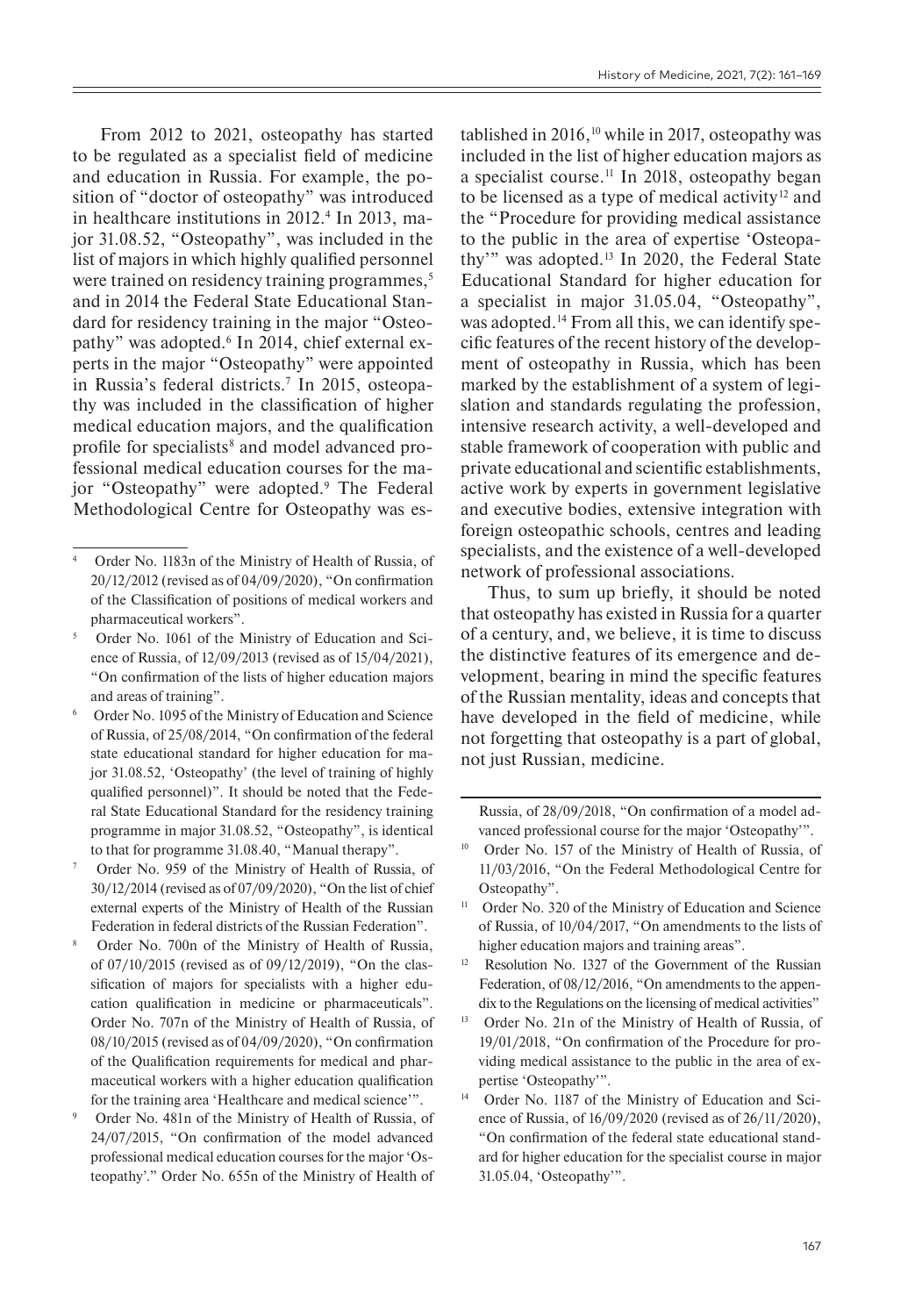## **References**

- Egorova IA (2006) Kranialnaya osteopatiya [Cranial osteopathy]. Saint Petersburg: SPbMAPO. 488 p. (In Russ.)
- Egorova IA (2021) Osteopatiya v akusherstve i pediatrii s semiotikoy [Osteopathy in obstetrics and pediatrics with semiotics]. Saint Petersburg: Khoka. 360 p. (In Russ.)
- Egorova IA, Kuznetsova EL (2008) Osteopatiya v akusherstve i pediatrii [Osteopathy in obstetrics and pediatrics]. Saint Petersburg: SPbMAPO. 186 p. (In Russ.)
- Egorova IA, Chervotok AE, Buchnov AD (2019) Institut Osteopaticheskoy Meditsiny imeni V.L. Andrianova: istoricheskie aspekty, stanovlenie, dostizheniya i perspektivy razvitiya [V. Andrianov Institute of Osteopathic Medicine: historical aspects, formation, achievements and development prospects]. Saint Petersburg: SPbMAPO. 220 p. (In Russ.)
- Gerasimov GA (2012) Uroki istorii: k stoletnemu yubileyu doklada Fleksnera [History lessons: on the centenary of the Flexner's lecture]. Klinicheskaya i eksperimentalnaya tireoidologiya [Clinical and experimental thyroidology] 8 (4): 4–7. (In Russ.)
- Hippocrates (1941) Sochineniya [Works]. Bk. 3. Transl. by prof. V.I. Rudnev, ed. and comm. by prof. V.P. Karpov. Moscow: Medgiz. 364 p. (In Russ.)
- Kravchenko TI, Kuznetsova MA, Vartanyan IA, Moskalenko YuE, Pesterev LG et al. (2014) Osteopatiya [Osteopathy]. Vol. 1. Saint Petersburg: Spets-Lit. 335 p. (In Russ.)
- Moskalenko YuE, Kravchenko TI, Vaynshteyn GB et al. (1996) O roli likvorodinamicheskogo komponenta v formirovanii periodicheskikh fluktuatsiy elektroimpedansa golovy [On the role of the CSF-dynamic component in the formation of periodic fluctuations of the electrical impedance of the head]. Fiziologicheskiy zhurnal im. I.M. Sechenova [Russian Journal of Physiology] 82 (7): 36–45. (In Russ.)
- Moskalenko YuE, Kravchenko TI, Gaydar BV, Vaynsteyn GB, Semernya VN et al. (1999) O periodicheskoy podvizhnosti kostey cherepa u cheloveka [On the periodic mobility of the bones of the skull in humans]. Fiziologiya cheloveka [Human Physiology] 25 (1): 62–70. (In Russ.)
- Moskalenko YuE, Kravchenko TI, Frayman V, Vaynshteyn GB (2002) Fundamentalnye osnovy krani-

alnoy osteopatii [Fundamentals of Cranial Osteopathy]. Saint Petersburg: RVShOM. 80 p. (In Russ.)

- Moskalenko Y, Kravchenko TI, Vartanyan IA (2016) Fundamental aspects of osteopathy. Saint Petersburg: Satis. 116 p.
- Moskalenko YuE, Kravchenko TI (2017) Kranialnaya osteopatiya. Fundamentalnye osnovy [Cranial osteopathy. Fundamentals]. Saint Petersburg: Russkaya Vysshaya shkola osteopaticheskoy meditsiny. 132 p. (In Russ.)
- Novoseltsev SV (2016) Osteopatiya [Osteopathy]. Moscow: MEDpress-inform. 608 p. (In Russ.)
- Novoseltsev SV (2021) Osteopatiya 1 [Osteopathy 1]. Moscow: MEDpress-inform. 688 p. (In Russ.)
- Novoseltsev SV, Mokhov DE (2011) Istoriya i filosofiya osteopatii [History and philosophy of osteopathy]. Saint Petersburg: SPbMAPO. 48 p. (In Russ.)
- Novoseltsev SV, Erofeev NP (2021) Osteopatiya 2 [Osteopathy 2]. Moscow: MEDpress-inform. 420 p. (In Russ.)
- Osteopatiya v razdelakh [Osteopathy in sections] (2016) Eds. I.A. Egorova and A.E. Chervotok. 2nd ed. Pt. 1. Saint Petersburg: SPbMAPO. 160 p. (In Russ.)
- Skoromets AA, Kravchenko TI, Barantsevich ER, Didur MD (2001) Metody kraniosakralnoy manualnoy terapii (osteopatii) v diagnostike i lechenii bolnykh s posttravmaticheskoy vnutricherepnoy gipertenziey [Methods of craniosacral manual therapy (osteopathy) in the diagnosis and treatment of patients with post-traumatic intracranial hypertension]. Moscow: GOU VUNMTs MZ RF. 20 p. (In Russ.)
- Still AT (1897) Autobiography of Andrew T. Still. Kirksville, MО. 81 p.
- Still AT (1899) Philosophy of osteopathy. Kirksville, MO. 125 p.
- Still AT (1902) The Philosophy and Mechanical Principles of Osteopathy. Kansas City, Mo.: Hudson--Kimberley Pub. Co. 114 p.
- Still AT (1910) Osteopathy. Research and practice. Kirksville, MO. 543 p.
- Sutherland WG (1990) Teachings in the Science of Osteopathy. Ed. A.L. Wales. Portland, Ore: Rudra Press. 311 p.
- Sutherland WG (1998) 1971, 1998. Contributions of Thought: The Collected Writings of William Garner Sutherland. Eds. A.D. Sutherland and A.L. Wales. Portland: Rudra Press. 364 p.